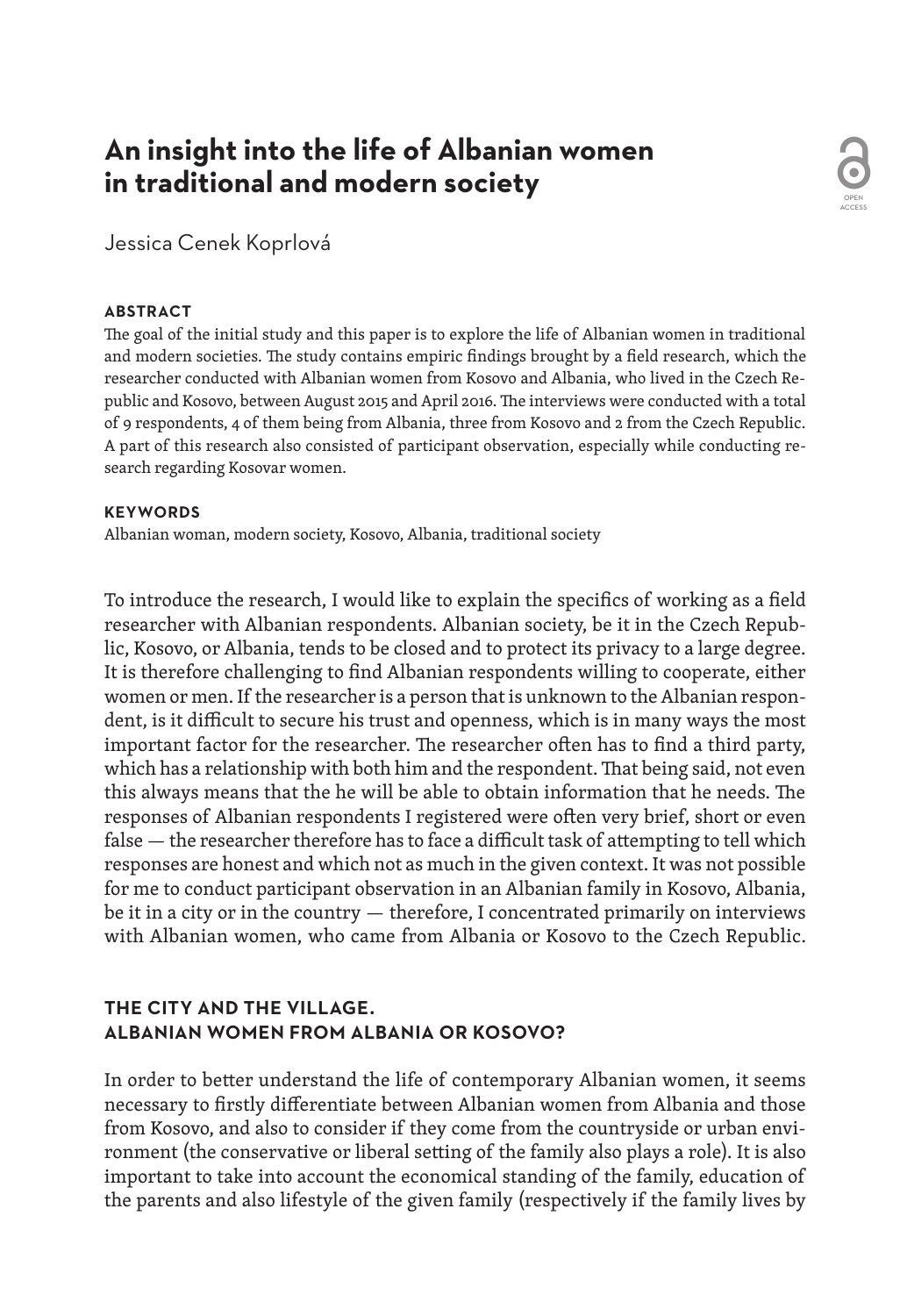certain modern or traditional standards). The reason why I find this important are the historical connotations. After the World War II, in both countries (Kosovo and Albania) a communist régime rose to power — although it stemmed from the same roots in both cases, there were significant differences in the leadership and the style of governance of these respective countries. Both systems played their part and had an impact on the life of Albanian speaking population in many ways, as some of the respondents from Albania also claimed in this research.

This is also connected to another factor, which had an impact on the forming of contemporary Albanian society — that being the modernization of the traditional family model in the Balkans. This happened to a large extent during the second half of the 20<sup>th</sup> century. The patriarchal Albanian society of that time began to be influenced by improving literacy of the population, possibilities for education, the mandatory military service and other factors. Also, the Albanian extended families also started to fall apart, traditional ways of life started to fade, the population started moving away from villages to cities and the role of women also started to change — they started to play a more significant role in the educational and working processes. Let us mention that there were also exceptions to this, which were not touched by these new trends. These were mostly the northern situated parts of Albania and small villages, be it in Albania or Kosovo. In most cases, these were situated far away from cities and schools and the economic situation there was much worse that in the cities. Regarding the north of Albania, the society living in these parts was still strongly patriarchal and traditional, even during the second half of the 20<sup>th</sup> century. The people here lived and some also still live while following the traditional ways of life. Either way, talking about Albania, the state wanted to bring a change to this situation in the north of the country and therefore, teachers were sent there from Tirana and also certain larger southern Albanian towns (Koprlová 2016: 100).

It is worth mentioning that respondents (women) from Albania proper refused categorically to be in any way connected to women from Kosovo. Women from Albania, who come from a city or live there, now present themselves as strong, educated, emancipated, independent and working women, who are proud of their Albanian identity and the fact itself that the are women. To a certain extent, they also mention the fact that they are not dependent on their men. These women call themselves "real women", that being in comparison to those living in the countryside. The barrier between Albanian women coming from the cities and the countryside still exists in both mentioned countries. Although some Albanian women from the cities, both from Albania and Kosovo, who criticized women coming from the countryside and evaluated them negatively, never really visited a village. In comparison, those women who did visit the countryside were not nearly as critical.

*I think there is a huge difference in comparison with them. So, to make an article about Albanian women you have to go to Tirana, not to Kosovo…The situation in villages is poor and women depend on their husbands, but that is just a minimal part of the whole society. Tirana is where most people live. So, please, when you speak about Albanian women, the proper sample you can find in Tirana, not in Kosovo or in the countryside* (Koprlová 2016: 183)*.*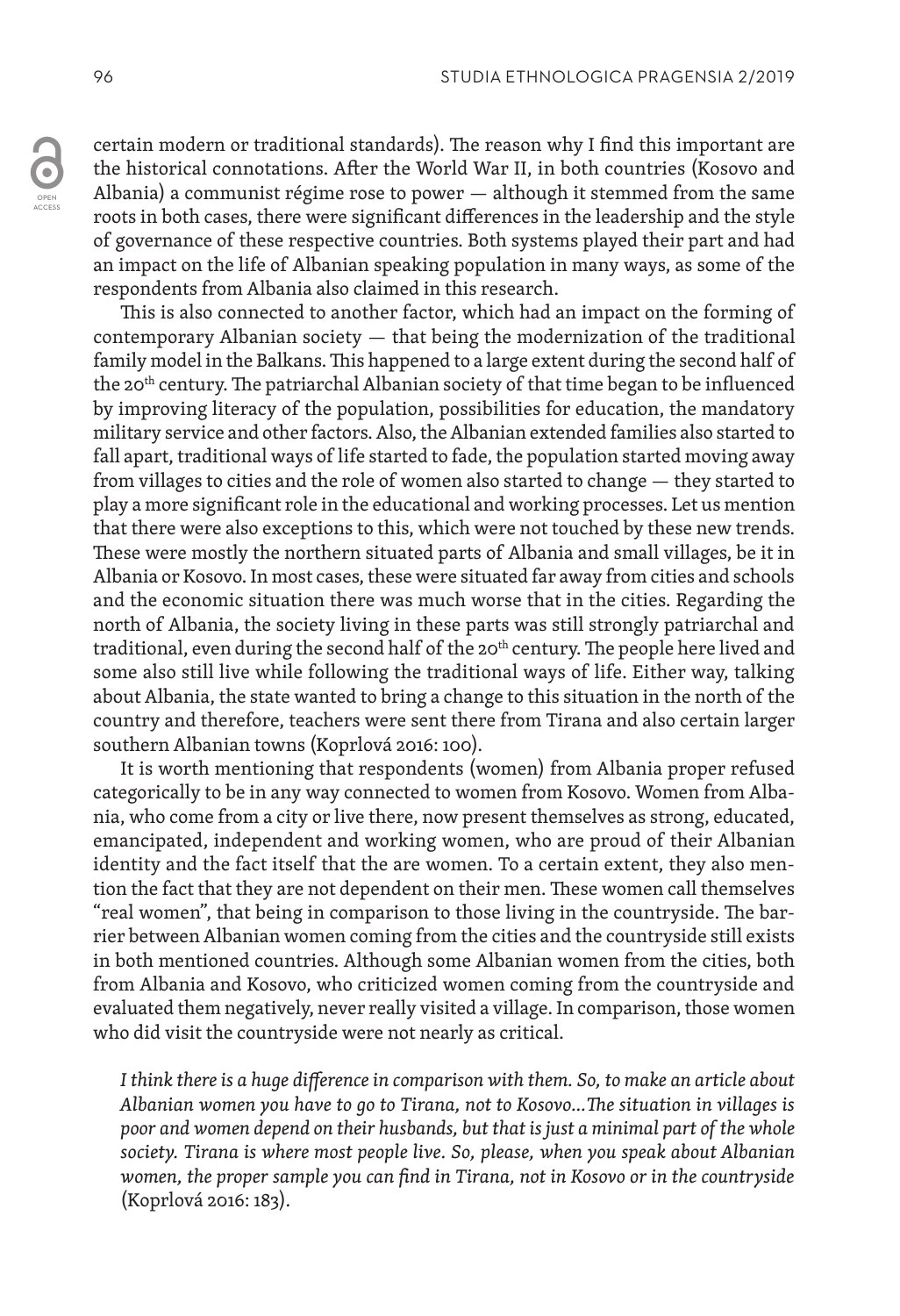*A woman from the city is more powerful, she can decide for herself, she can what she wants, she has the support of her family. Women in the countryside are not well educated, they miss the school, some of them only did some four years of school* (Koprlová 2016: 183)*.*

#### **WEDDINGS**

In a traditional Balkans society, the wedding is one if the most important events in life (of not the most important one) — the Albanian society does not constitute an exception. The selection of a partner, the engagement and the preparations for the wedding itself were very important not only in the Slavic societies, but also in the Albanian one, as was also proved by the rules of various versions of *kanun* (the Albanian unwritten customary law).

It used to be typical for the traditional Albanian society that parents were the ones who chose the future partner for their children and Albanian women had no right to influence this process. During my research, I encountered information about a premediated wedding twice, in two forms. The first form was the traditional one, where the wedding was communicated by the parents. I never encountered a situation when the parents of the respondent didn't approve of the wedding. In case of the respondents themselves, none of them had a pre-mediated wedding. They acknowledged that this form of pre-mediated wedding is still being practiced in the countryside. The second time I encountered the pre-mediated wedding in a modern form was when I was told about a case, when the parents preliminarily mutually acquainted their children in hope that they will be interested to form a relationship. Eventually, the children exchanged their contacts on Facebook, communicated and tried to find out if there is a common ground that they can further expand. If the initial impulse came from the parents, it seems that these couples usually stay together and marry when the relationship becomes a fact that is known by the respective families, the partners start to see the relationship as a serious possibility.

Historically, another way to conclude a marriage was to abduct the bride. The customary law Kanun sees this possibility as a legitimate one. Even though such marriages were seen as legitimate until recently, they are very rare in today's Kosovo or Albania (Koprlová 2016: 103). I have registered only one mention of a case of bride abduction from my respondents. The respondent mentioned that this case took place in the 80's in Kosovo.

*I got married when I was 15 or 16 years old. It didn't make my parents happy. My groom abducted me from my home, it was on a evening, he called his friends to help him. I told my parents I'm going for a walk, I didn't tell them that I'm going to marry him. He took me to his aunt, where his friend and his family were. He told me there is no other home for me to return to know and that I will be his wife from now on. The thing is that I wasn't of age, so we had to go to the police. They invited my parents there. My father then came with a knife and he wanted to kill my husband. He wasn't thinking clearly, he was furious. They told me if I'm going to return home, or if I want to go with him. But it's embar-*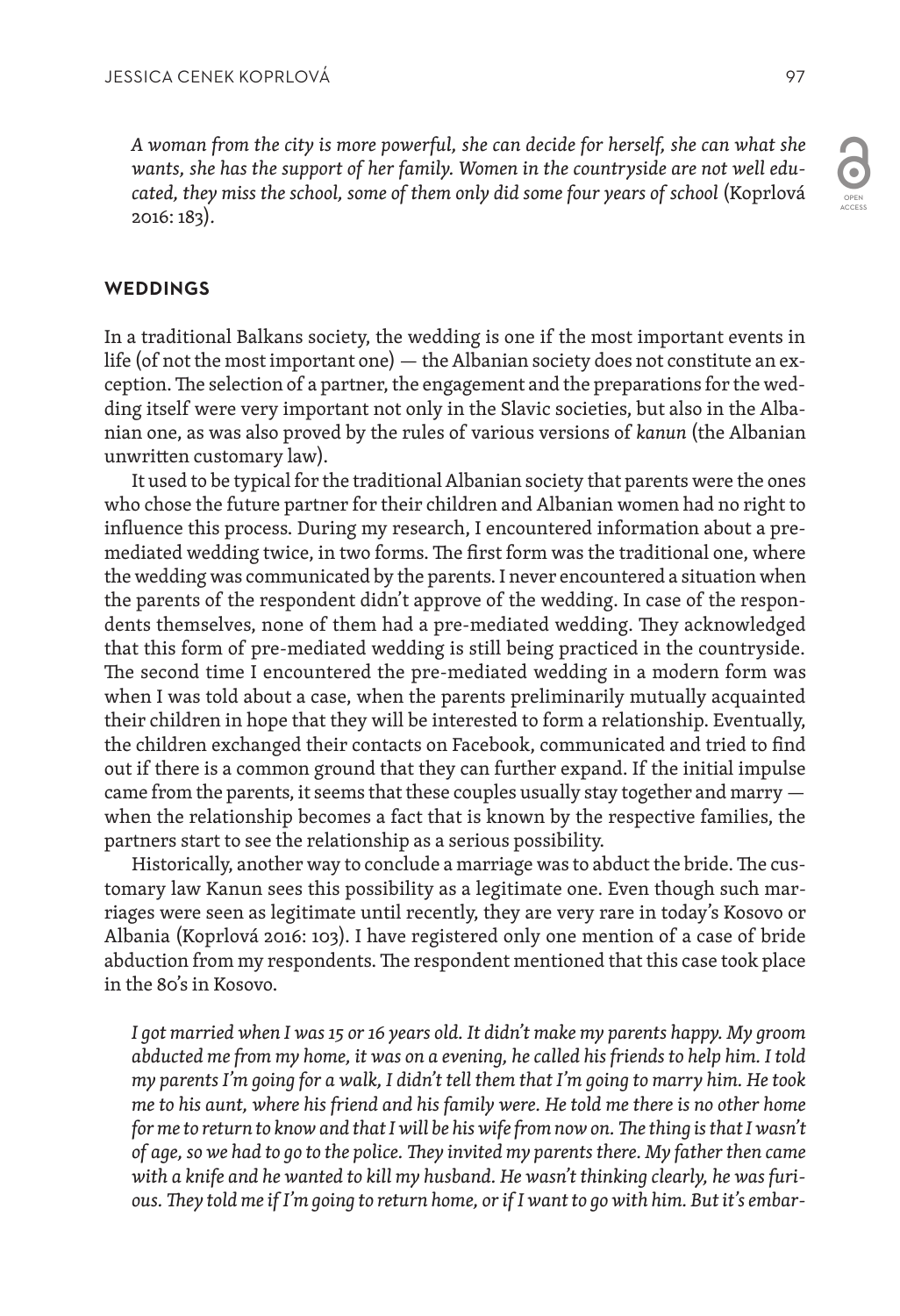*rassing to leave your home in our country, and like this, I'd have to face it. So I stayed with him. My parents didn't talk to me at all for 9 months. Nobody wanted to see me or hear about me.* (Koprlová 2013: 68).

Weddings are usually popular events, where young people become acquainted with their peers and they almost exclusively take place during the summer. It is usually a huge event, not only for the bride and groom, but also for their families, and all members of the family usually meet on this occasion — even friends and people, who do not know the family at all. The number of guests can reach 300–400 people — to a great degree, everything depends on the size of the family and on its economical standing. The basic rule of Albanian weddings is that the guests are not invited. Albanians also often get to know each other at work or at school. Many of my respondents met their partners at high school or university.

In both Albania and Kosovo, the age when the marriage took place used to be very low — for both genders, it used to be below 20 years of age, up until the 1970's. From the responses I gathered and statistical information, it seems that this limit is nowadays higher in both countries. Women usually marry between 20 and 28 years of age, although there are exceptions, when this happens significantly earlier. (Koprlová 2016: 104).

*It is not as early in our case, because even Albanian women are interested in their careers. In a way, it's a copy of the Italian style. Today's Albanian women are independent — it's not as it used to be, when a woman had one relationship and she had to continue that one with a marriage. Nowadays, if this first relationship fails, it's not a problem to find somebody else. It became more liberal even in Albania. We understand, that if they have a relationship and id doesn't work, it's better for them to split up.* (Koprlová, 2016:186).

In the past, bride's apparel was an important part of preparing the wedding itself, and the bride herself also took care of this part (Koprlová 2016: 105). Im my research, I observed if this tradition is still alive with young Albanian women and in which form. In older generations, this phenomenon was registered, whereas with the new generation in Kosovo, the apparel is provided by the future husband. Several respondents from Albania told me that in this country, this is not the case. The bride is also given various gifts, such as golden jewelry and money (the latter is usually given by the wedding guests). This tradition is still followed. (Koprlová 2016: 105).

In the Albanian traditional society, the life of newly wed pairs after the wedding used to be largely based on the life of husband's parents. According to the responses of women from both countries, it used to be perfectly common until the end of  $20<sup>th</sup>$ century, that women's parents and grandparents lived in the house of husband's parents. This patrilocality can still be registered in today's Kosovo (Koprlová 2016: 105–106). My research regarding Kosovo also points out that Albanians tend build spacious houses with several floors, where wide families live together. Eventually, brothers build their houses close to each other. Families often work together to manage their land, women cook together and they care for one another's respective children. Understandably, this is not something that can be generalized — in both Kosovo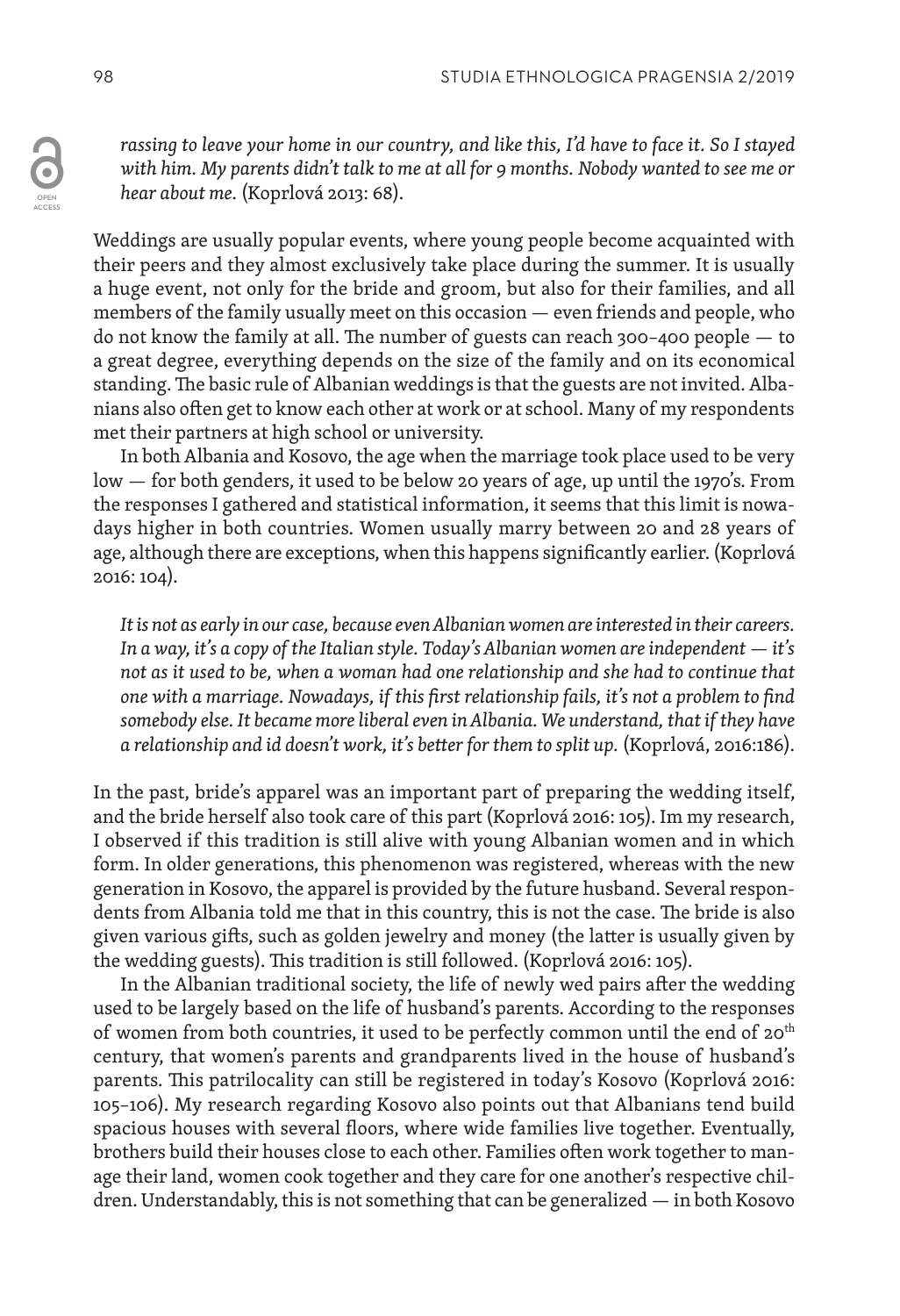and Albania, there are many partnerships nowadays, where the partners start to live together in a new locality immediately after the wedding.

## **THE MARRIAGE**

The standing of Albanian women in marriages is still generally seen as a subordinate one in the Czech society. Many people believe that an Albanian woman has no rights and that she is fully subordinated to her husband, and that she must obey and respect him. This is a belief that I encountered not only with Czechs, but even Albanians. I believe that the reason why this belief still exists is the fact that Albanian society is very exclusive — many people therefore still follow the patriarchal model of marriage between Albanians.

I also attempted to find out if there are problems between the partners and what they usually are. Since none of the respondents reported any potential differences in opinions or critique coming from the husband, a question poses itself if this has to do with certain tabu in the Albanian society regarding the fact that wife should not criticize her husband in front of foreigners or her own family.

## **DIVORCE**

Another topic, which was of interest to me, were divorces. Even though nowadays the divorce rate tends to be very high in many European countries, Albanian society in Albania and Kosovo forms an exception in this sense. According to the statistics that I was able to obtain, the divorce rate in these countries is very low on the contrary (Koprlová 2016: 107). This has also been largely proved by the responses I obtained. Most respondents claimed that they are not aware of any such cases. Those, who knew about such cases claimed that the reason for divorce was adultery, different character traits of the partners or the fact that the partners were not able to reproduce.

## **WOMEN IN THE HOUSEHOLD**

Another typical characteristic of traditional Albanian society was that women usually worked in the household whole life and she cared for her husband, children and the house. This topic is nowadays a very sensitive and controversial one among Albanian women. Some Albanian women from Albania and Kosovo coming from city environment opposed the standing of Albanian women who stay in the house:

*That's not my life style. I like to be an independent woman* (Koprlová 2016: 183).

*They (the women staying in the household) do not want to invest their time, because it's tiresome to work both outside and at home. I think that a woman who works does the things at home anyway and they do it just as good as a woman that does not have any*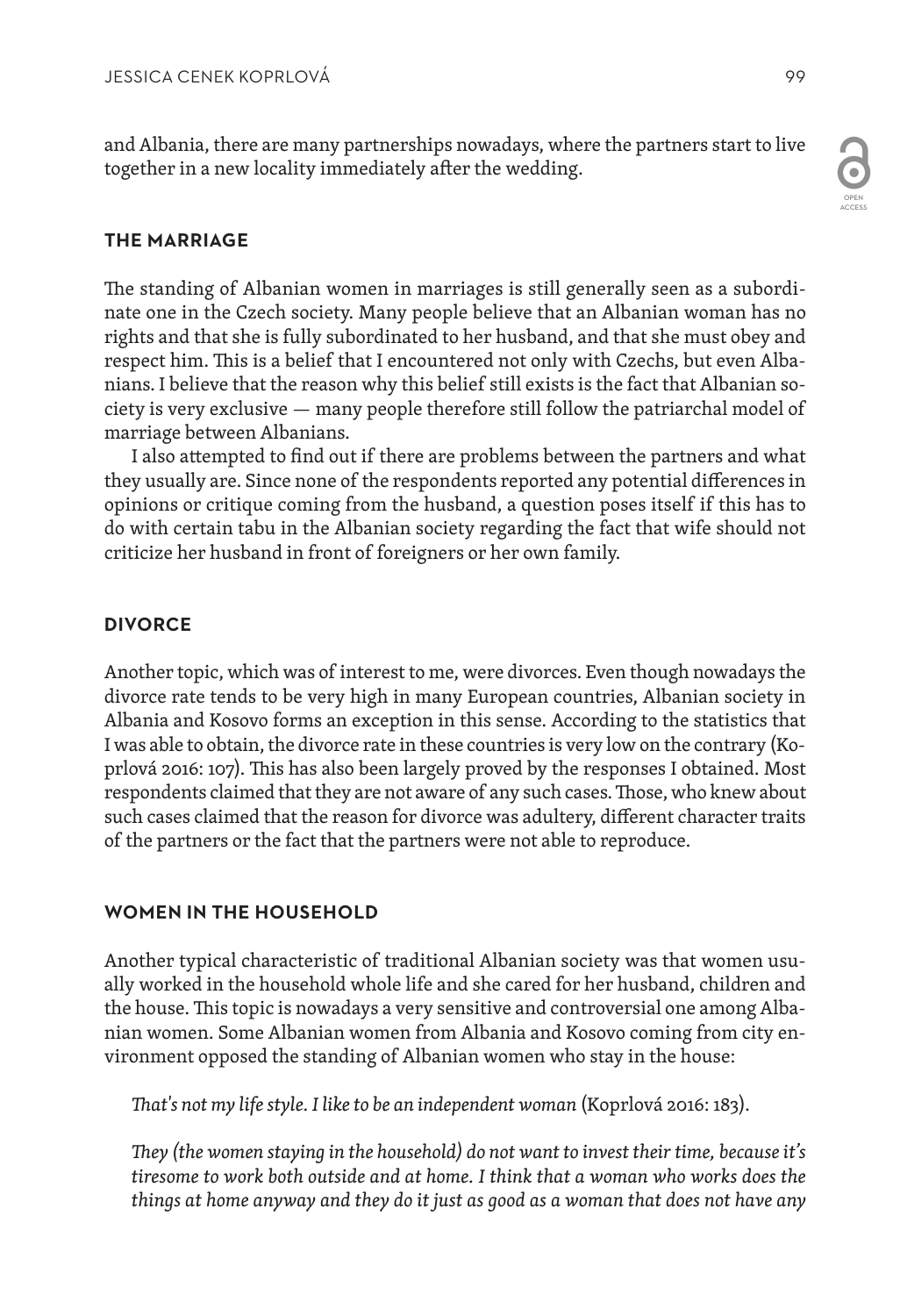*other job. These women are not qualified. And the ones that do have it, some even have a university degree, they are lazy — because they never worked and therefore they have no reason to come back to it. They're satisfied with the life they live, where they take care of the household and children.* (Koprlová 2016: 191).

According to some respondents, the women working in the household are very conservative and many of them do not have a higher education. These respondents confirm that there are still many such women in the Albanian society, although they state that these are in most cases women from the countryside and from parts of Albania or Kosovo which are poor. What is of importance here is the fact that this is a choice of the women, not something dictated by their husbands. Mostly, I followed the situation in Kosovo:

- It happens, that the village where the family lives is situated too far from a city and is it not worth it for the woman to find a job there. Apart from this, her only opportunity is to work in her husband's shop (if that exists) or to open a business of her own (often a salon, hairdresser's etc).
- The situation on Kosovo's jobs market is a difficult one one there is a large amount of people looing for jobs and on the other hand, only a handful of job openings. The largest percentage of unemployed consists of women. Wages in Kosovo are comparatively very low, which leads to the women rather staying at home.
- Some women encounter difficulties returning to a job after several years spend in the household.

*They have lost the time. They stayed at home for children to grow up and then it's difficult to start for them from beginning. Albanian women from Albania are very emancipated. That's the difference between Albanian women from Kosovo and from Albania. During the times of the communist regime, Albanian women had the same position as the men, so they had supposed to be at work. So if they wanted to have money for the whole family they had to work, they couldn't stay at home because they didn't have money for the family. They had to have two salaries. Some mother stayed at home with child six weeks. There was no other way* (Koprlová 2016: 176).

*In Kosovo, it's clear — there is only very few job possibilities. Considering Czech Republic, here, the women work with their husbands, or, if the husband is employed elsewhere, their self esteem is often not high enough to go out and find a job of their own. For example, they may be unsure about their language capabilities.* (Koprlová 2016: 161).

Since we mentioned children, to this also pertains the time that Albanian women dedicate to their maternity leave, and also their opinions and opinions of their husbands on how long they should stay with the children at home. The situation at the time when this study was undertaken showed that women in Albania receive their full daily maternity benefit for half a year after going on maternity leave. After this period, they receive a half of this benefit for another half a year (Koprlová 2016: 110). Albanian women from Albania say that if the women does not decide to stay with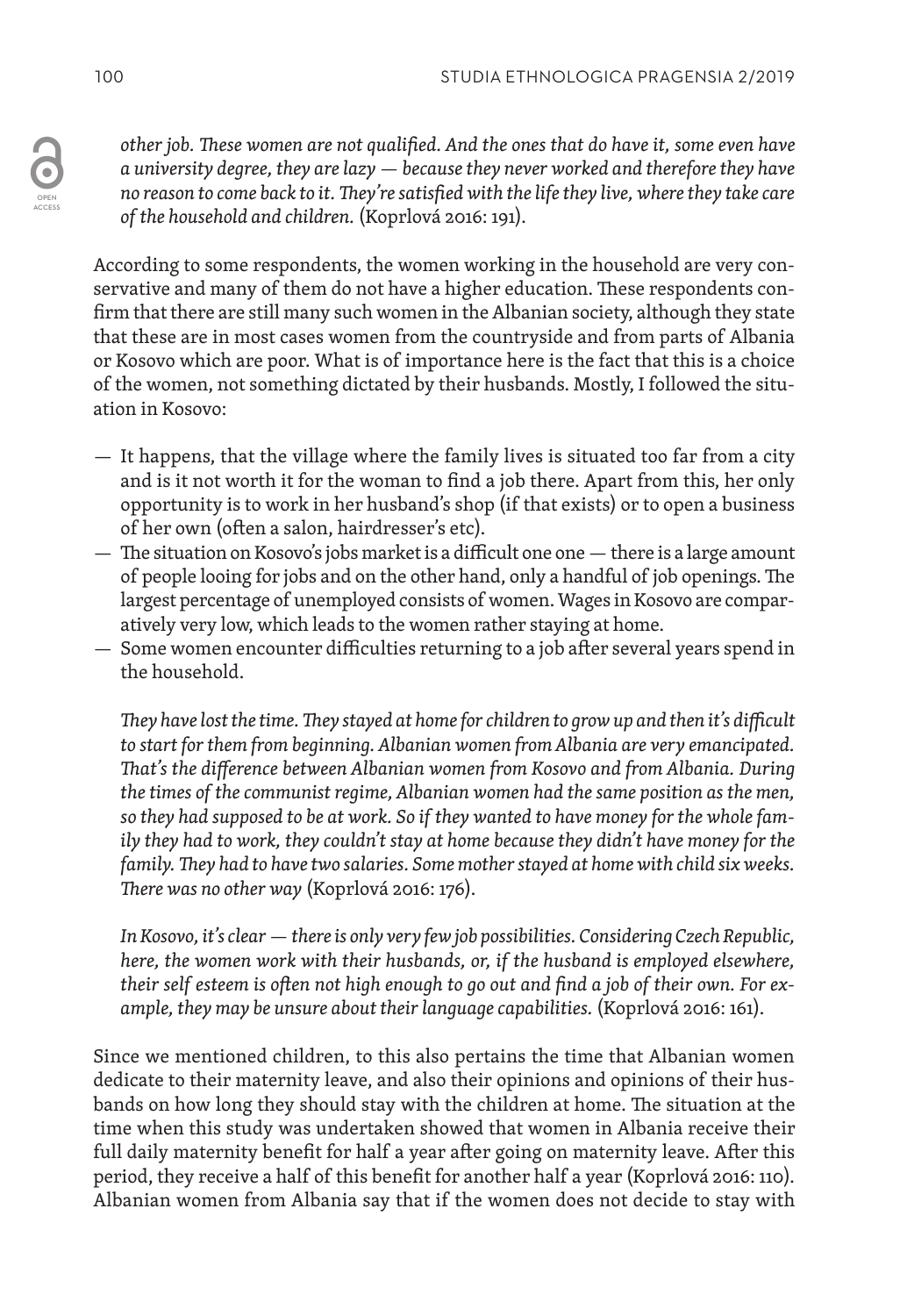their children in the household permanently (until the children grow up), she usually returns to a job after half a year or a year spent on the maternity leave. These respondents were all living in a city, they had a university degree and at the time of conception, all of them were employed — therefore, they stated that the ideal length of maternity leave for them was half a year or a whole year. Even though several husbands of these respondents were convinced that a mother should stay at home with the children in the long term, their husband respected their decision to return to their respective jobs. I registered the same opinion in case of Albanian women from Albania, who have not children so far. The situation regarding Kosovar Albanians is similar.

In case of Albanian women living in the Czech republic in a mixed marriage (therefore those having a Czech man for a husband), I also tackled the question of the language that their children speak to their mothers. One of my Czech respondents who is married to an Albanian from Kosovo had 2 sons, where both parents spoke to the children both Albanian and Czech. The key factor is the locality where the family resides, which leads to the children speaking Czech more often — while visiting family members in Kosovo, the children speak Albanian.

## **MANAGING THE HOUSEHOLD**

In the past, it used to be common that individual members of a Balkans household divided different roles in between them. The distinction used to be based on gender work, which was considered to be a woman's job, used to be carried out by the lady of the house, daughters-in-law and single young women. This usually covered cooking, working in the garden or on the field, taking care of the children, various common household tasks and so forth (Koprlová 2016: 113). The role of women in contemporary Albanian households is not differentiated as clearly anymore. In the majority of cases, modern Albanian women are usually employed outside of the household and they are therefore obliged to split their duties in between their job, household and family. Often, the husband or children help with her tasks nowadays. Albanian women, who reside in the countryside usually carry out the household tasks by themselves. According to one of the respondents, working on the field is usually a men's job in today's Kosovo, in contrary to the historical situation. Household tasks are often divided not only in between members of one nuclear family, but also in between members of the wider household, in cases where the individual pairs live together in a common household. Both in Albania and Kosovo, it is still fairly common that newly wed pairs still live together with husband's parents after the wedding. This is either changed after the married pair finds a new locality for living, or the situation remains the same in the long term, depending on the family.

## **EDUCATION**

Up until the  $2<sup>nd</sup>$  half of the  $20<sup>th</sup>$  century, the question of women's education in Albania and Kosovo was significantly suppressed in comparison to contemporary situa-

OPEN ACCESS

 $\bullet$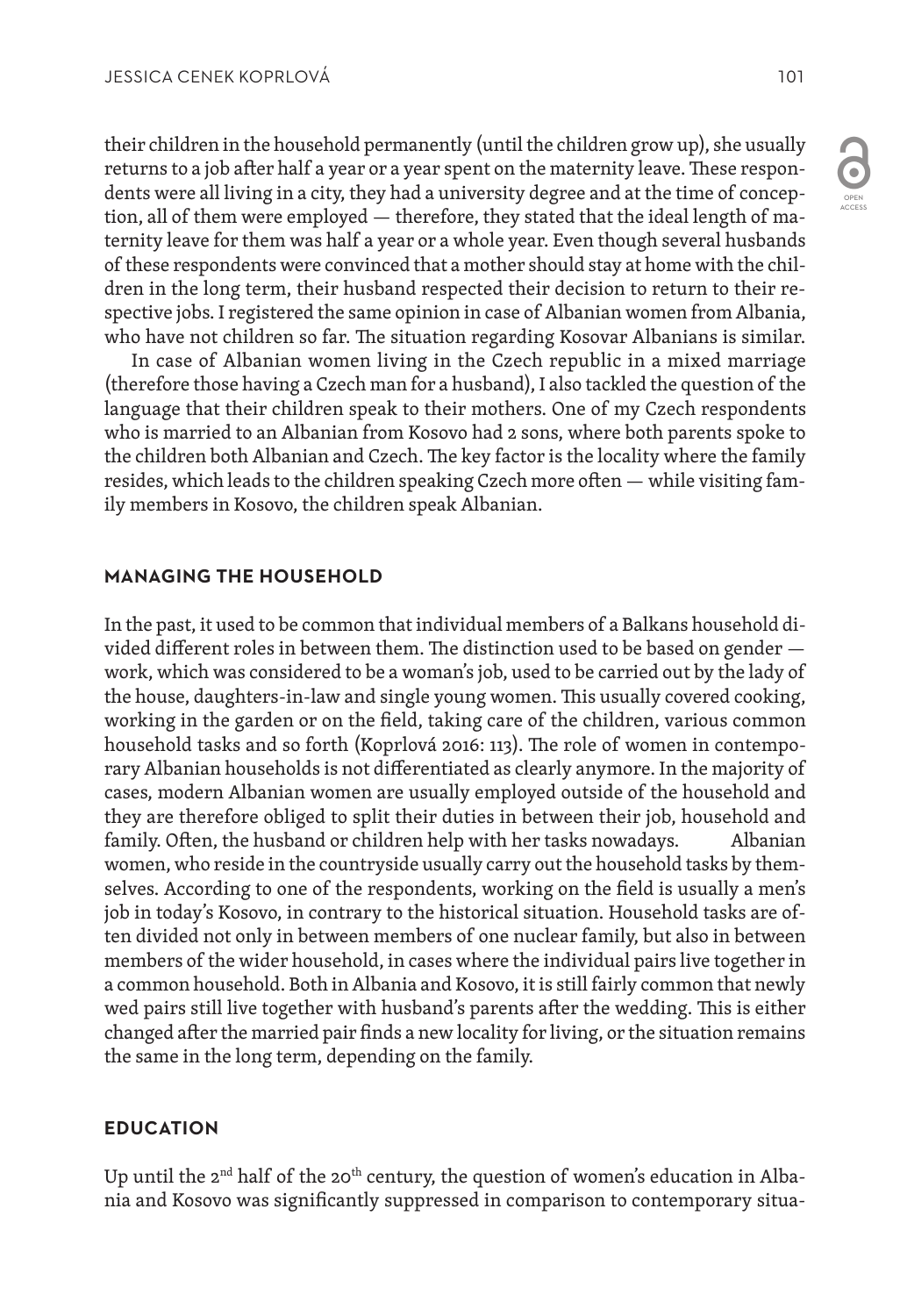tion. However, there are still distinctions in between these two countries. In Albania, mainly the northern situated regions remained illiterate to a large extent, even during the  $2<sup>nd</sup>$  half of the  $20<sup>th</sup>$  century. In Kosovo, the similar situation applied to the countryside as a whole. As educational institutions gradually penetrated the regions and tendencies to suppress the sole role of a wife and mother started to appear more widely, these women also started to strive for higher levels of education. Some of them were largely limited by the financial possibilities of the family and therefore were able to obtain only elementary education (Koprlová 2016: 114). Today, the older generation of Albanian parents sees education as an important element and therefore strives to support their daughters in this aspect. However, there is also another point of view regarding this topic, and that is the opinion of male population — in my research, I also tried to find out if certain men feel uncomfortable when their wife officially achieved a higher level of education than themselves. The responses are varied — approximately half of them stated that Albanian men do perceive this situation as an issue. The other half of respondents stressed that the men actually value if their wife achieved a higher level of education.

## **EMPLOYMENT**

As mentioned before, the situation on the job market in Albania is a difficult one, both in Albania and in Kosovo. Both countries suffer from a relatively high unemployment rate, which motivates them to leave the respective countries and seek employment possibilities outside — most preferred destinations being Germany, Austria and Switzerland. Those emigrating outside of the European continent often leave for the United States of America. Albanian women, who achieved a higher level of education often work in the educational, economic or healthcare sector in, both in Albania and Kosovo. Many Albanian women, who achieved middle level of education, often work as store clerks, with another popular choice of employment being a hairdresser's saloon of their own (Koprlová 2016: 115). This somehow correlates with the fact that body culture is something of a great importance to both Albanian males and females. Regarding women who only achieved a basic level of education, these usually stay in the household and take care of the family — in cases where the family owns a store, restaurant or a coffee shop (or a similar establishment), the wife usually helps his husband running it.

None of the respondents coming from Albania to the Czech Republic stated that they encountered problems while looking for a job there. It is a common practice that newcomer Albanians make use of possibilities offered by their family or friends who already established themselves in the country — the newcomers therefore either start working on a position that was suggested to them, or they start working in a business directly owned by the forementioned friends of family living in the Czech Republic. Also, none of the respondents stated that they felt discriminated on the Czech job market. Respondents from Albania usually work in the economy sector and there is also a considerable group that studies at a university and works at the same time.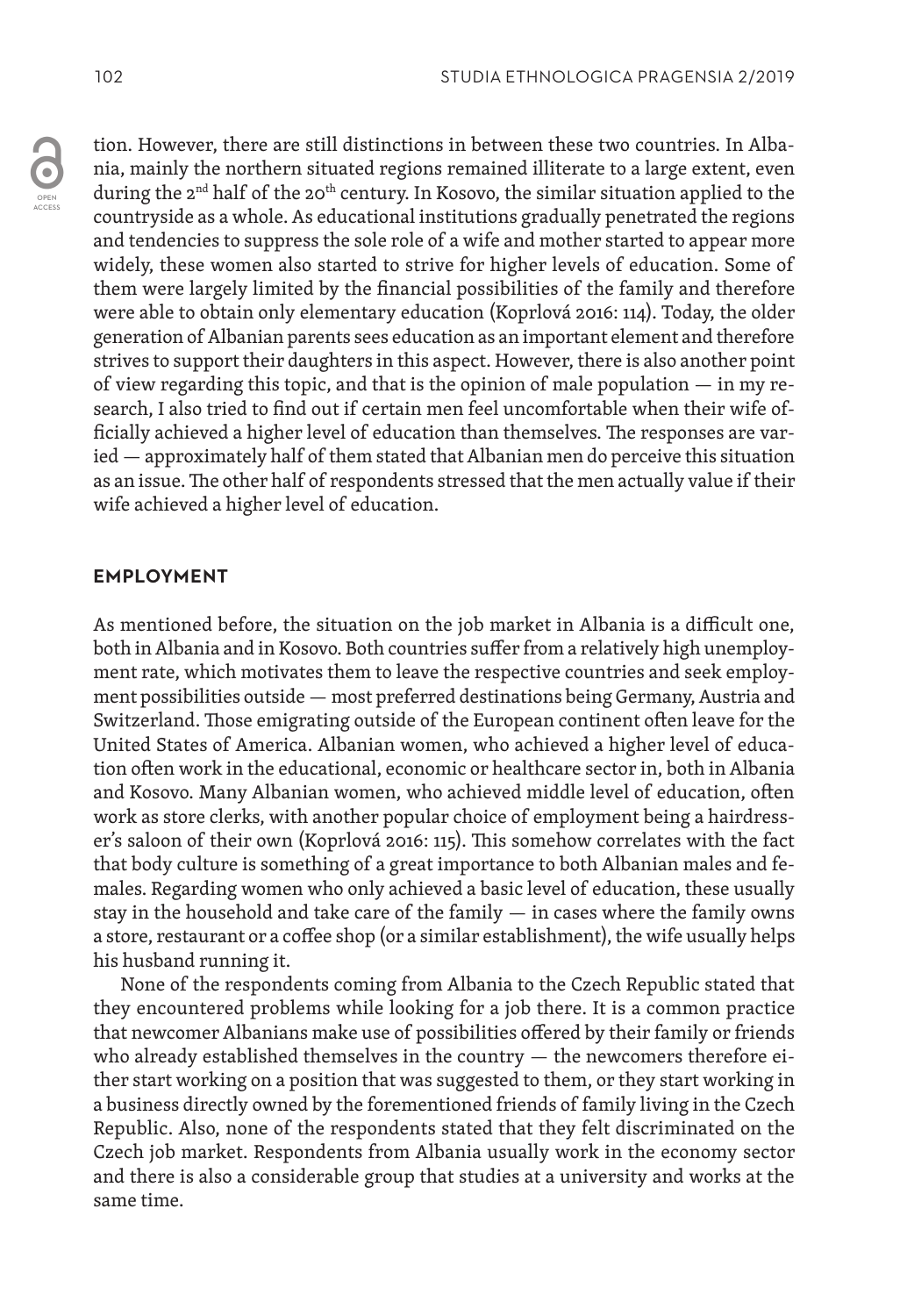Kosovar Albanian women being married to a Kosovar man with whom I met stated that they usually stay in the household, eventually, they are helping their husbands in a family business. Since there is a trend in the Czech society (not exclusively) when women pursue their own career instead of starting a new family, I was interested to find out what is the situation amongst Albanian women coming from an urban environment. Albanian respondents from Albania stated that Albanian women living in a city often also pursue this trend, perhaps in a even stronger manner than Czech women comparatively. This goes in line with my experience — such women often give priority to education and career and starting a family is therefore overshadowed indefinitely. The situation regarding Albanian women from Kosovo is similar, although I've observed that this phenomenon is not as widespread, which I attribute to a stronger focus on family matters and cohesion (which also applies for Albanian countryside).

# **SHORT TERM MOBILITY — SEASONAL VISITS**

This is a phenomenon that pertains to Albanian women living abroad, in this case in the Czech Republic. Albanian and mixed Czech-Albanian families living in this country usually visit Kosovo and Albania together once or twice a year — this being during the summer season, generally for two main reasons. First being that the summer season is usually the time when families leave for their vacation, while the second one is that weddings, being an important family event, usually take place during this part of the year. In Kosovo and Albania, the families stay at their relatives' house. In spite of the close family relations, the visiting part of the family is considered guests in this case and usual hospitality exerted towards guests is manifested towards them, meaning that they do not take part in household matters. In case the Czech Albanian women own a property in Kosovo or Albania, their respective families who stay in the country take care of the property, fields etc.

# **CONCLUSION**

Understandably, there are key difference between the life of Albanian women coming from urban environment and those coming from the countryside. Albanians coming from the urban environment in Albania (for example Tirana, being the largest city in the country) are usually noticeably more self-confident and more emancipated than Kosovar Albanian women coming from an urban environment. The same can be also said for Albanians from Albania and Kosovo who live in the Czech Republic — the only handicap being a language barrier. Many such women living in the Czech Republic for many years are not willing to learn the local language, which is something that I attribute to their lack of motivation. As mentioned before, Albanian society tends to be exclusive, many of these women work in a family business, stay in the household or they work in a foreign company, where they usually speak English. Albanian women coming from Albanian and Kosovar cities usually present